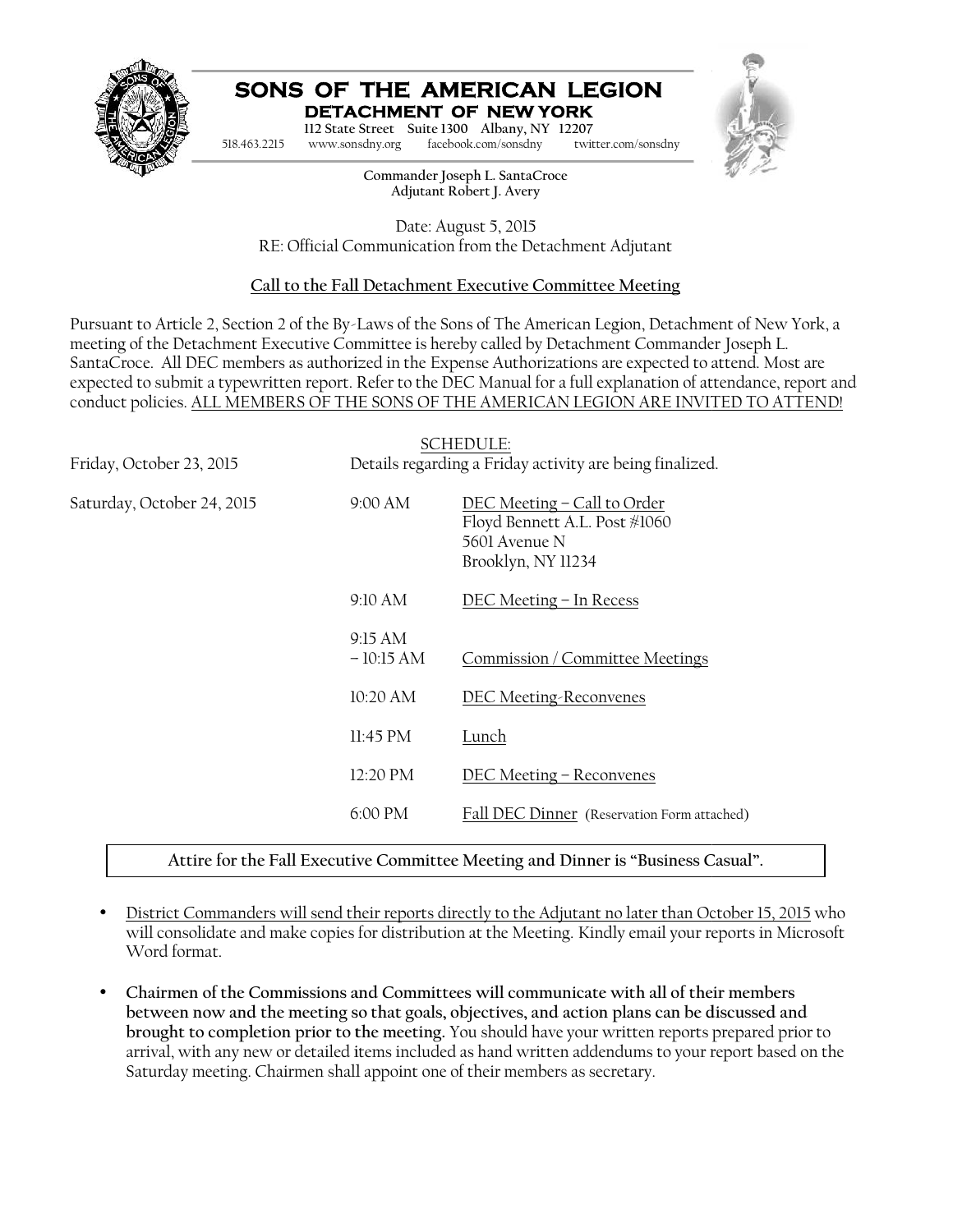Lodging: **Navy Lodge**- (20 Rooms)- \$106.00 per room 408 N. Path Road (In Fort Wadsworth- under Verrazano Bridge) Staten Island, NY 10305 Navy Lodge- (20 Rooms)- <u>\$106.00</u><br>408 N. Path Road (In Fort Wadsw<br>Staten Island, NY 10305<br>Approximately 20-25 minutes to F.<br>Reservations- (718)-442-0413, Ext-

Approximately 20-25 minutes to Floyd Bennett Post Reservations- (718)-442-0413, Ext- 0

\* Refer to "American Legion Rooms"

★ Have Sons ID Card when you arrive Continental Breakfast available Check in - 3:00 PM Check out - 12:00 noon

**Make reservations by 9/30/15 Make reservations 9/30/15**

**Comfort Inn**- off West Shore Expy- 12-15 minutes from Verrazano Bridge 310 Wild Avenue Staten Island, NY 10314 West Shore Expy- 12-15 minutes from Ve<br>10314<br>10314<br>126.00 3 Single Rooms- <u>\$116.0</u>

Approximately 35-40 minutes to Floyd Bennett Post (mostly highway driving) 12 Double Rooms- \$126.00 3 Single Rooms- \$116.00 (Couples) Reservations- (718)-370-8555 Reservations-(718)-370-8555 Refer to "American Legion Conference" Continental Breakfast available Check in - 3:00 PM Check out - 12:00 noon **Make reservations by 10/2/15 Make reservations** 

## **Commander's Projects Projects**

Commander Joseph L. Santa Croce's projects this year are Operation Comfort Warriors and the Legacy Scholarship. Your generous support for these projects is appreciated. Squadrons may wish to present their<br>check personally to the Commander during his visit to their County. You may also mail your checks check personally to the Commander during his visit to their County. You may also mail your checks directly to Detachment HQ made payable to "Sons of The American Legion – Detachment of New York". Please note the appropriate project on the memo line.



## **2015-2016 Detachment Directory**

This year's Detachment Directory is being finalized and will soon be posted on the website and emailed. All revisions to contact information in this Directory must be reported to SONS Coordinator Anne Wilsey at HQ AND to the Detachment Adjutant. If you have a change of address, it must also be corrected by use of a Member Data Form. THE AMERICAN LEGION – Detachment of New York".<br>See note the appropriate project on the memo line.<br>THE AMERICAN LEGION<br>SCHOLARSHIP<br>SCHOLARSHIP<br>SCHOLARSHIP<br>SCHOLARSHIP<br>SCHOLARSHIP<br>SCHOLARSHIP<br>SCHOLARSHIP<br>SCHOLARSHIP<br>SCHOLARS

#### **Department Commander / Department President**

Department Commander / Department President<br>Our newly elected Commander of The American Legion Department of New York is **James V. Yermas**, a Vietnam War Army veteran. Jim is a 47-year member from John J. Wyszomirski Post #701 in Amsterdam, Montgomery County. **Janet Mahoney** was elected as Department President of The American Legion as Auxiliary and is a 17-year member of Montgomery Unit #429 in Rhinebeck, Dutchess County. We hope you are all looking forward to meeting Commander Jim, our Commander Joe, and President Jan when you are all looking forward to meeting Commander Jim, our Commander Joe, and President Jan when<br>they visit your County. To access the 2015-2016 Department Visitation Schedule please visit either the Department or the Detachment websites. at HQ <u>AND</u> to the Detachment Adjutant. If you have a change of address, it must also be corr<br>
of a Member Data Form.<br>
<u>Department Commander / Department President</u><br>
Our newly elected Commander of The American Legion Depa

#### \*\*\*\*\*\*\*\*

*All 2016 OCF's are now past due….2016 Membership Cards will not be released until HQ has received a valid OCF! Additionally, all remaining 2015 dues are to be transmitted now, and your Squadron should be at 10% of your 2016 Goal by the first National Target Date on September 9th !*